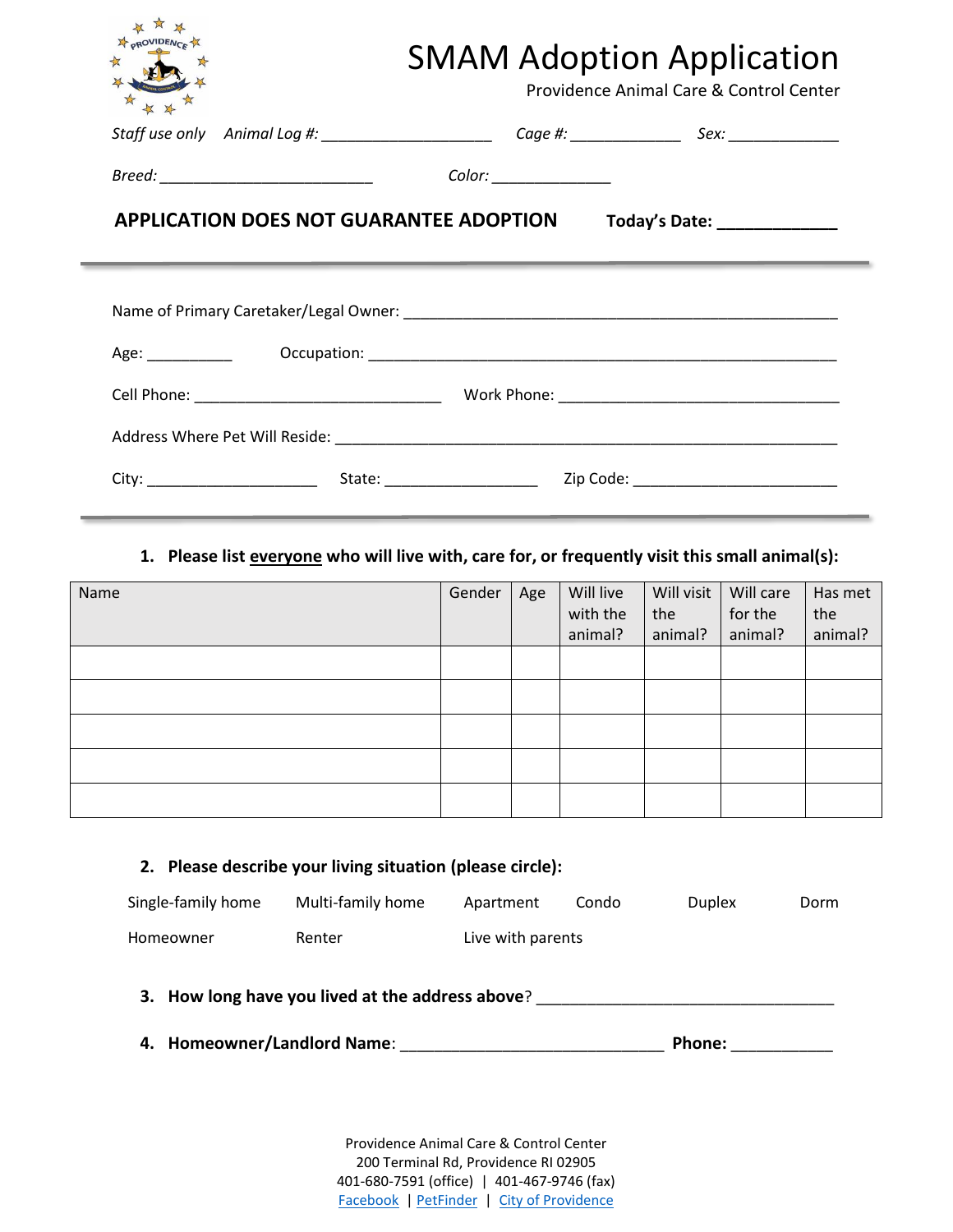- **5. Who are you adopting the small animals(s) for?**
- **6. Is anyone in your home allergic to small animal(s)? Guinea Pigs? Rabbits? Hay? Bedding?**

\_\_\_\_\_\_\_\_\_\_\_\_\_\_\_\_\_\_\_\_\_\_\_\_\_\_\_\_\_\_\_\_\_\_\_\_\_\_\_\_\_\_\_\_\_\_\_\_\_\_\_\_\_\_\_\_\_\_\_\_\_\_\_\_\_\_\_\_\_\_\_\_ \_\_\_\_\_\_\_\_\_\_\_\_\_\_\_\_\_\_\_\_\_\_\_\_\_\_\_\_\_\_\_\_\_\_\_\_\_\_\_\_\_\_\_\_\_\_\_\_\_\_\_\_\_\_\_\_\_\_\_\_\_\_\_\_\_\_\_\_\_\_\_\_

\_\_\_\_\_\_\_\_\_\_\_\_\_\_\_\_\_\_\_\_\_\_\_\_\_\_\_\_\_\_\_\_\_\_\_\_\_\_\_\_\_\_\_\_\_\_\_\_\_\_\_\_\_\_\_\_\_\_\_\_\_\_\_\_\_\_\_\_\_\_\_\_ \_\_\_\_\_\_\_\_\_\_\_\_\_\_\_\_\_\_\_\_\_\_\_\_\_\_\_\_\_\_\_\_\_\_\_\_\_\_\_\_\_\_\_\_\_\_\_\_\_\_\_\_\_\_\_\_\_\_\_\_\_\_\_\_\_\_\_\_\_\_\_\_

\_\_\_\_\_\_\_\_\_\_\_\_\_\_\_\_\_\_\_\_\_\_\_\_\_\_\_\_\_\_\_\_\_\_\_\_\_\_\_\_\_\_\_\_\_\_\_\_\_\_\_\_\_\_\_\_\_\_\_\_\_\_\_\_\_\_\_\_\_\_\_\_ \_\_\_\_\_\_\_\_\_\_\_\_\_\_\_\_\_\_\_\_\_\_\_\_\_\_\_\_\_\_\_\_\_\_\_\_\_\_\_\_\_\_\_\_\_\_\_\_\_\_\_\_\_\_\_\_\_\_\_\_\_\_\_\_\_\_\_\_\_\_\_\_

\_\_\_\_\_\_\_\_\_\_\_\_\_\_\_\_\_\_\_\_\_\_\_\_\_\_\_\_\_\_\_\_\_\_\_\_\_\_\_\_\_\_\_\_\_\_\_\_\_\_\_\_\_\_\_\_\_\_\_\_\_\_\_\_\_\_\_\_\_\_\_\_ \_\_\_\_\_\_\_\_\_\_\_\_\_\_\_\_\_\_\_\_\_\_\_\_\_\_\_\_\_\_\_\_\_\_\_\_\_\_\_\_\_\_\_\_\_\_\_\_\_\_\_\_\_\_\_\_\_\_\_\_\_\_\_\_\_\_\_\_\_\_\_\_

\_\_\_\_\_\_\_\_\_\_\_\_\_\_\_\_\_\_\_\_\_\_\_\_\_\_\_\_\_\_\_\_\_\_\_\_\_\_\_\_\_\_\_\_\_\_\_\_\_\_\_\_\_\_\_\_\_\_\_\_\_\_\_\_\_\_\_\_\_\_\_\_ \_\_\_\_\_\_\_\_\_\_\_\_\_\_\_\_\_\_\_\_\_\_\_\_\_\_\_\_\_\_\_\_\_\_\_\_\_\_\_\_\_\_\_\_\_\_\_\_\_\_\_\_\_\_\_\_\_\_\_\_\_\_\_\_\_\_\_\_\_\_\_\_

\_\_\_\_\_\_\_\_\_\_\_\_\_\_\_\_\_\_\_\_\_\_\_\_\_\_\_\_\_\_\_\_\_\_\_\_\_\_\_\_\_\_\_\_\_\_\_\_\_\_\_\_\_\_\_\_\_\_\_\_\_\_\_\_\_\_\_\_\_\_\_\_ \_\_\_\_\_\_\_\_\_\_\_\_\_\_\_\_\_\_\_\_\_\_\_\_\_\_\_\_\_\_\_\_\_\_\_\_\_\_\_\_\_\_\_\_\_\_\_\_\_\_\_\_\_\_\_\_\_\_\_\_\_\_\_\_\_\_\_\_\_\_\_\_

- **7. Have you owned a small animal before? If yes, please tell us about that.**
- **8. What will you do if you move, or if you can no longer care for this/these animal(s)?**
- **9. Please describe where the small animal(s) will be housed and what they will be eating.**
- **10. Small Animals still require veterinary care. Will you be willing to find a qualified veterinarian and provide your small animal with regular veterinary care?**

## **11. Please describe all animals that this small animal(s) will live with or frequently visit:**

| Species | <b>Breed</b> | Age | Gender | Spayed / Live<br>neutered?   together? | Frequently<br>visit? |
|---------|--------------|-----|--------|----------------------------------------|----------------------|
|         |              |     |        |                                        |                      |
|         |              |     |        |                                        |                      |
|         |              |     |        |                                        |                      |
|         |              |     |        |                                        |                      |

## **12. Please describe any past pets you have owned:**

| <b>Breed</b> | Age | Gender | Spayed / | Years  | Where is pet now? |
|--------------|-----|--------|----------|--------|-------------------|
|              |     |        |          | owned? |                   |
|              |     |        |          |        |                   |
|              |     |        |          |        |                   |
|              |     |        |          |        |                   |
|              |     |        |          |        |                   |
|              |     |        |          |        |                   |

Providence Animal Care & Control Center 200 Terminal Rd, Providence RI 02905 401-680-7591 (office) | 401-467-9746 (fax) [Facebook](https://www.facebook.com/ProvidenceAnimalControl/) | [PetFinder](https://www.petfinder.com/member/us/ri/providence/providence-animal-control-ri79/) | [City of Providence](https://www.providenceri.gov/animal-control/adoptions/)